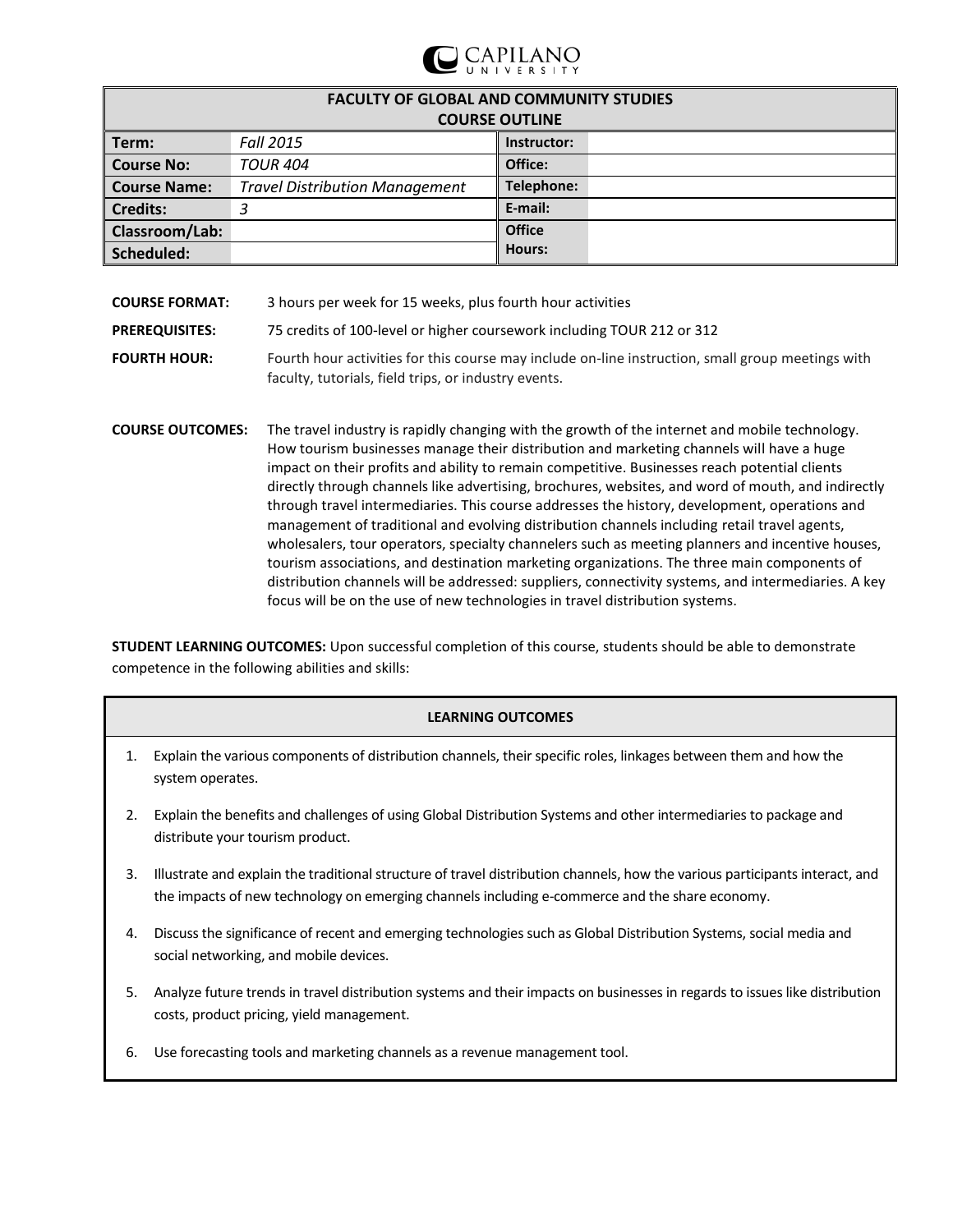#### **EVALUATION PROFILE:**

| <b>Assessment</b>                                                         | % of Final Grade | Individual/Group |  |
|---------------------------------------------------------------------------|------------------|------------------|--|
| Critical Analysis of a Selected Intermediary:                             |                  |                  |  |
| Paper<br>$\bullet$                                                        | 20%              |                  |  |
| Presentation<br>$\bullet$                                                 | 10%              | G                |  |
| Midterm                                                                   | 15%              |                  |  |
| Assessment of Online Travel Distribution Management for a Sector/Business |                  |                  |  |
| Paper<br>$\bullet$                                                        | 20%              |                  |  |
| Presentation<br>$\bullet$                                                 | 10%              | G                |  |
| Final Exam                                                                | 25%              |                  |  |
| <b>Total</b>                                                              | 100%             |                  |  |

| <b>GRADING PROFILE:</b> | A+=90-100% |  | $B+ = 77-79\%$ C+ = 67-69% D = 50-59%    |  |  |  |
|-------------------------|------------|--|------------------------------------------|--|--|--|
|                         | A =85-89%  |  | $B = 73-76\%$ C = 63-66% F = 49% or less |  |  |  |
|                         | A-=80-84%  |  | $B - = 70 - 72\%$ $C - = 60 - 62\%$      |  |  |  |

### **GRADING STANDARDS:**

### **A+ All aspects of the work submitted are to exceptional standards.**

Comprehensively researched, clear and concise, extremely well structured and designed, with a diverse and exhaustive range of evidence (e.g.: literature, other data) used effectively and critically. Demonstrates enlightening, insightful, and/or original thinking of the topics. Presented to the highest standards (e.g.: references, style, grammar, length).

### **A All aspects of the work submitted are to excellent standards.**

Thoroughly researched, clear and concise, excellently structured and designed, with an extensive range of evidence (e.g.: literature, other data) used effectively and critically. Demonstrates a thorough and comprehensive understanding of the topics. Presented to very high standards (e.g.: references, style, grammar, length).

# **B All aspects of the work submitted are to good standards.**

Accurately researched, clear discussion, well structured and designed, with a good range of evidence (e.g.: literature, other data) used effectively and critically. Demonstrates a thorough understanding of the topics. Presented to high standards (e.g.: references, style, grammar, length).

# **C All aspects of the work submitted are to satisfactory standards, or (C-) a marginal pass.**

Sufficiently researched, providing good discussion, reasonably well structured and designed, with an acceptable range of evidence (e.g.: literature, other data) used effectively. Demonstrates satisfactory understanding of the topics. Presented to reasonable standards (e.g.: references, style, grammar, length).

### **D Work submitted earns a minimal pass.**

Insufficiently researched, needs improvement in flow and design, and/or level of detail, with a limited range of evidence (e.g.: literature, other data) used. Demonstrates rudimentary understanding of the topics. Presented to basic standards (e.g.: references, style, grammar, length).

### **F All aspects of the work submitted are below adequate standards.**

Research, flow and design, and/or level of detail are unsatisfactory, with an insufficient range of evidence (e.g.: literature. Other data) used. Demonstrates unfamiliarity with the topics. Presented to below adequate standards (e.g.: references, style, grammar, length).

### **REQUIRED TEXT and OTHER RESOURCES:**

No textbook is required. Lists of readings will be distributed during the semester detailing what should be read regarding each sub-topic's material. This list provides a synopsis of some of the key readings.

### Miller, K.E., Sood, S., Kattiapornporn, U., Woodbridge, M., & McDonnell, I. (2010). Global Tourism and Travel Distribution: changes, impacts and opportunity for Australian tourism. Retrieved from [http://www.crctourism.com.au/wms/upload/resources/120016%20Global%20Distribution-Miller\\_WEB.pdf](http://www.crctourism.com.au/wms/upload/resources/120016%20Global%20Distribution-Miller_WEB.pdf)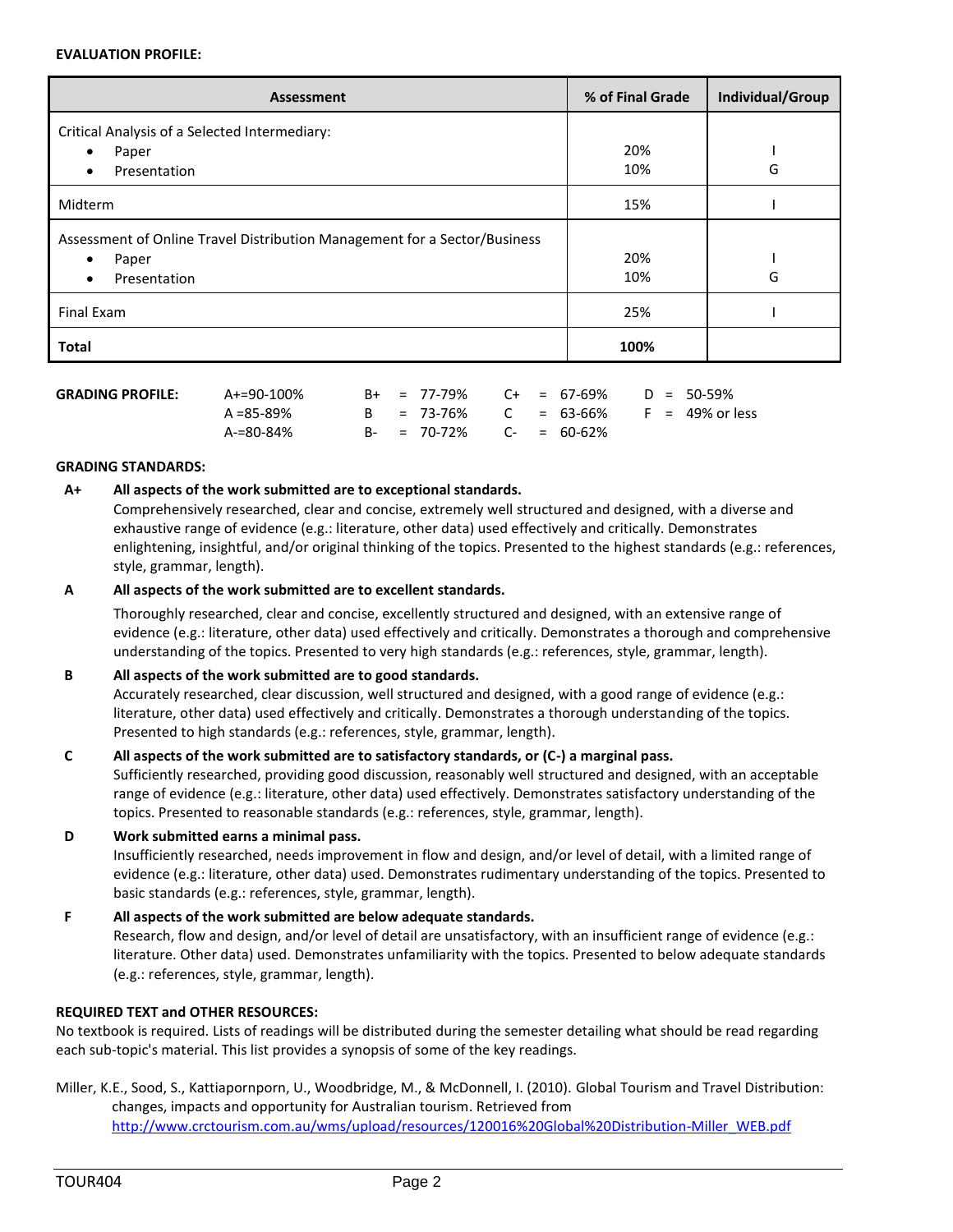Ogonowska, M. (2012). Selling tourism products through the opaque channels. *E-Review Of Tourism Research*, 10(3), 1-5.

- Radulović, L. (2013). The role and potential of global distribution system Amadeus for tourism development at the global level. *Singidunum Journal Of Applied Sciences*, 10(1), 28-38.
- Swinson Severt, K., & Rutkowski, T. (2011). Channel Incentive Travel: A Case Study. Retrieved from [http://theirf.org/direct/user/site/0/files/IRF2011\\_Channel\\_Incentive\\_Travel\\_Study\\_Final\\_Nov.pdf](http://theirf.org/direct/user/site/0/files/IRF2011_Channel_Incentive_Travel_Study_Final_Nov.pdf)
- Thakran, K., & Verma, R. (2013). The emergence of hybrid online distribution channels in travel, tourism and hospitality. *Cornell Hospitality Quarterly*, 54(3), 240-247.
- Trezner, Z. (2012). The role of travel agents and tour operators in extending the tourist season. Retrieved from [http://ec.europa.eu/enterprise/sectors/tourism/files/etd2012/ectaa\\_zeljko\\_trezner\\_en.pdf](http://ec.europa.eu/enterprise/sectors/tourism/files/etd2012/ectaa_zeljko_trezner_en.pdf)
- VirtuaaliAMK. (No date). Tourism Intermediaries. Retrieved from <http://www2.amk.fi/digma.fi/www.amk.fi/opintojaksot/050809/1184649944500.html>
- Kracht, J. & Wang, Y. (2011). Chapter 11: distribution channels in destination marketing and promotion. In Wang, Y., & Pizam, A (Eds.) *Destination Marketing and Management: Theories and Applications*. Cambridge, USA: CABI.

What Is Travel Distribution? (2010). PhoCusWright Innovation Edition, 14-25.

### **COURSE CONTENT/SCHEDULE:**

| <b>WEEK</b>    | <b>TOPIC(S)</b>                                                                                               | <b>ACTIVITIES</b>                                           |
|----------------|---------------------------------------------------------------------------------------------------------------|-------------------------------------------------------------|
| 1              | Course Introduction<br><b>Evolution of Travel Distribution Channels</b>                                       |                                                             |
| $\overline{2}$ | The Travel Industry Suppliers                                                                                 |                                                             |
| 3              | Nature and Scope of Travel Distribution Channels                                                              |                                                             |
| 4              | Global Distribution Systems: Roles, Strategies, Contexts, and Changing<br>Conditions                          | <b>Critical Analysis - Paper Due</b>                        |
| 5              | Tour Wholesalers: Roles, Strategies, Contexts, and Changing Conditions<br>(including student presentation)    | <b>Midterm</b><br><b>Critical Analysis - Presentation 1</b> |
| 6              | Tour Operators: Roles, Strategies, Contexts, and Changing Conditions<br>(including student presentation)      | <b>Critical Analysis - Presentation 2</b>                   |
| $\overline{7}$ | Ground Operators: Roles, Strategies, Contexts, and Changing<br>Conditions<br>(including student presentation) | <b>Critical Analysis - Presentation 3</b>                   |
| 8              | Travel Agents: Roles, Strategies, Contexts, and Changing Conditions<br>(including student presentation)       | <b>Critical Analysis - Presentation 4</b>                   |
| 9              | <b>Central Reservation Systems</b>                                                                            | <b>Critical Analysis - Presentation 5</b>                   |
| 10             | Specialty Channelers: Roles, Strategies, Contexts, and Changing<br>Conditions                                 | <b>Critical Analysis - Presentation 6</b>                   |
| 11             | Destination Marketing Organizations: Roles, Strategies, Contexts, and<br><b>Changing Conditions</b>           | <b>Critical Analysis - Presentation 7</b>                   |
| 12             | <b>Future of Travel Distribution Channels</b>                                                                 |                                                             |
| 13             | Capitalizing on Travel Distribution Channels                                                                  | <b>Online Distribution Assessment</b>                       |
| $14 -$<br>15   | <b>FINAL FXAM PERIOD</b>                                                                                      | <b>Final Exam</b>                                           |

### **UNIVERSITY POLICIES:**

Capilano University has policies on Academic Appeals (including appeal of final grade), Student Conduct, Cheating and Plagiarism, Academic Probation and other educational issues. These and other policies are available on the University website.

In addition to the policies of the university, the Faculty of Tourism and Outdoor Recreation has the following policies governing the management of classes and curriculum.